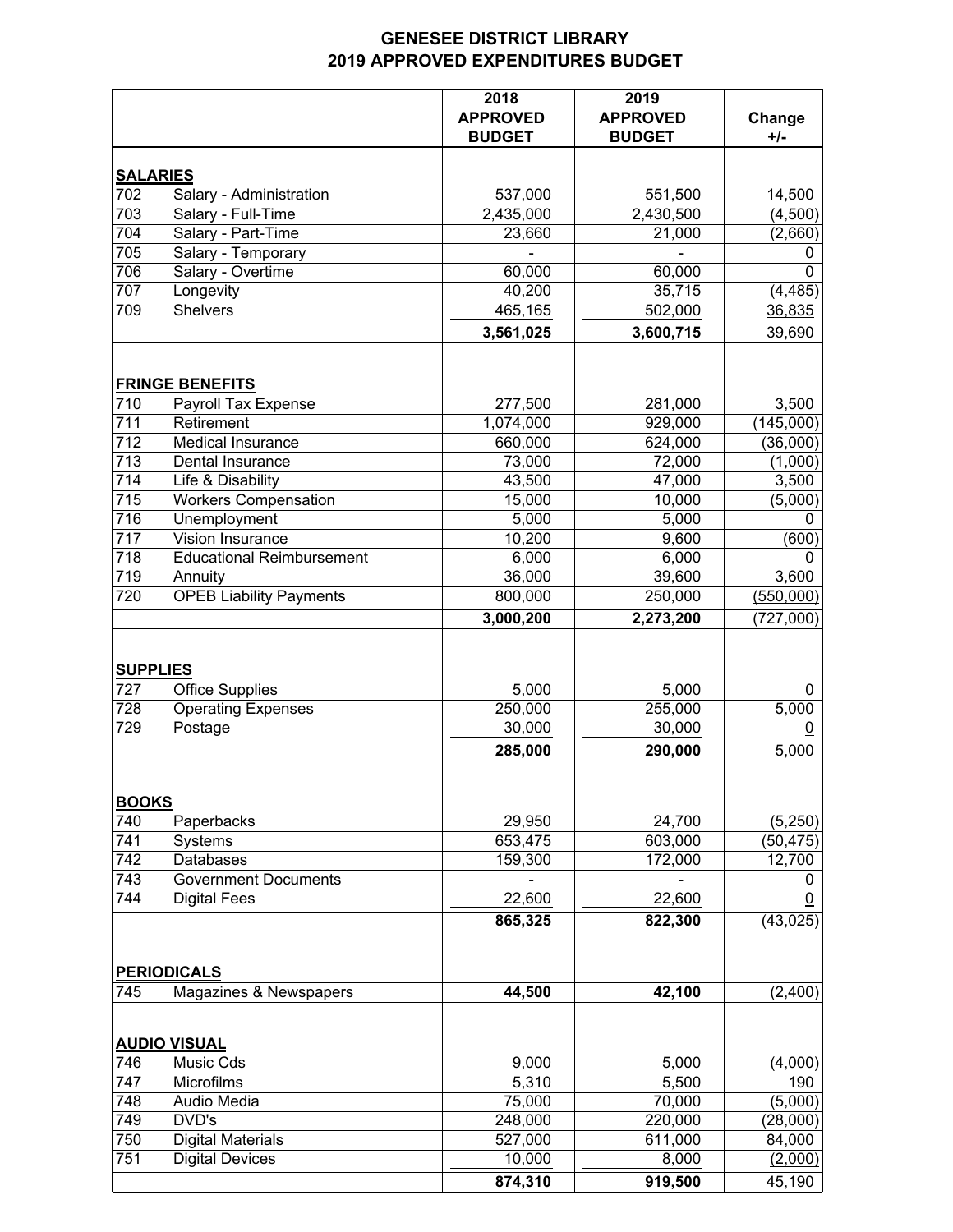## **GENESEE DISTRICT LIBRARY 2019 APPROVED EXPENDITURES BUDGET**

|                  |                                                     | 2018<br><b>APPROVED</b><br><b>BUDGET</b> | 2019<br><b>APPROVED</b><br><b>BUDGET</b> | Change<br>+/-  |
|------------------|-----------------------------------------------------|------------------------------------------|------------------------------------------|----------------|
|                  | <b>CONTRACTUAL SERVICES</b>                         |                                          |                                          |                |
| 802              | Attorney                                            | 45,000                                   | 45,000                                   | 0              |
| 803              | Payroll                                             | 15,000                                   | 15,000                                   | 0              |
| 804              | Auditor                                             | 17,500                                   | 25,000                                   | 7,500          |
| 805              | <b>Consulting Fees</b>                              | 7,000                                    | 7,000                                    | 0              |
| 806              | Programming                                         | 93,000                                   | 93,000                                   | 0              |
| 807              | Software                                            | 58,550                                   | 58,550                                   | 0              |
| 808              | <b>Staff Development</b>                            | 10,000                                   | 10,000                                   | 0              |
| 810              | <b>Collection Costs</b>                             | 25,000                                   | 22,000                                   | (3,000)        |
| 829              | <b>OCLC &amp; MARC</b>                              | 68,100<br>339,150                        | 70,500<br>346,050                        | 2,400<br>6,900 |
|                  | <b>TELEPHONE</b>                                    |                                          |                                          |                |
| 850              | Telephone                                           | 225,000                                  | 230,000                                  | 5,000          |
| <b>TRAVEL</b>    |                                                     |                                          |                                          |                |
| 860              | Travel - Regular                                    | 25,000                                   | 30,000                                   | 5,000          |
| 861              | Travel - Workshop                                   | 10,000                                   | 12,000                                   | 2,000          |
| 863              | Gas & Oil                                           | 7,000                                    | 7,000                                    | 0              |
|                  |                                                     | 42,000                                   | 49,000                                   | 7,000          |
| <b>PRINTING</b>  |                                                     |                                          |                                          |                |
| 900              | <b>Public Relations</b>                             | 105,000                                  | 105,000                                  | 0              |
| 901              | Elections                                           |                                          |                                          | 0              |
| 902              | Advertising/Recruitment                             |                                          | 500                                      | 500            |
| 903              | Printing & Publishing                               | 46,000                                   | 46,000                                   | 0              |
| 904              | Events, Sponsorships & Themes                       | 38,000                                   | 38,000                                   | 0              |
|                  |                                                     | 189,000                                  | 189,500                                  | 500            |
|                  | <b>INSURANCE</b>                                    |                                          |                                          |                |
| 910              | <b>Building &amp; Contents</b>                      | 20,000                                   | 20,000                                   | 0              |
| 911              | Liability & Bonds                                   | 9,500                                    | 10,000                                   | 500            |
| 912              | Car                                                 | 4,000                                    | 6,000                                    | 2,000          |
|                  |                                                     | 33,500                                   | 36,000                                   | 2,500          |
| <b>UTILITIES</b> |                                                     |                                          |                                          |                |
| 920              | <b>Public Utilities</b>                             | 55,000                                   | 50,000                                   | (5,000)        |
|                  | <b>REPAIRS &amp; MAINTENANCE</b>                    |                                          |                                          |                |
| 930              | Equipment - Repairs & Maintenance                   | 12,000                                   | 10,000                                   | (2,000)        |
| 931              | <b>Equipment - Service Contracts</b>                | 105,750                                  | 107,250                                  | 1,500          |
| 933              | <b>Equipment - Lease</b>                            | 40,000                                   | 40,000                                   | 0              |
| 934              | Building - Repairs & Maintenance                    | 17,000                                   | 20,000                                   | 3,000          |
| 935              | <b>Building - Service Contracts</b>                 | 80,000                                   | 75,000                                   | (5,000)        |
| 936              | <b>Building - Supplies</b><br><b>Computer Parts</b> | 7,500                                    | 7,500                                    | 0              |
| 937<br>938       | Computers                                           | 7,000<br>100,000                         | 10,000<br>100,000                        | 3,000<br>0     |
|                  |                                                     |                                          |                                          |                |
|                  |                                                     | 369,250                                  | 369,750                                  | 500            |